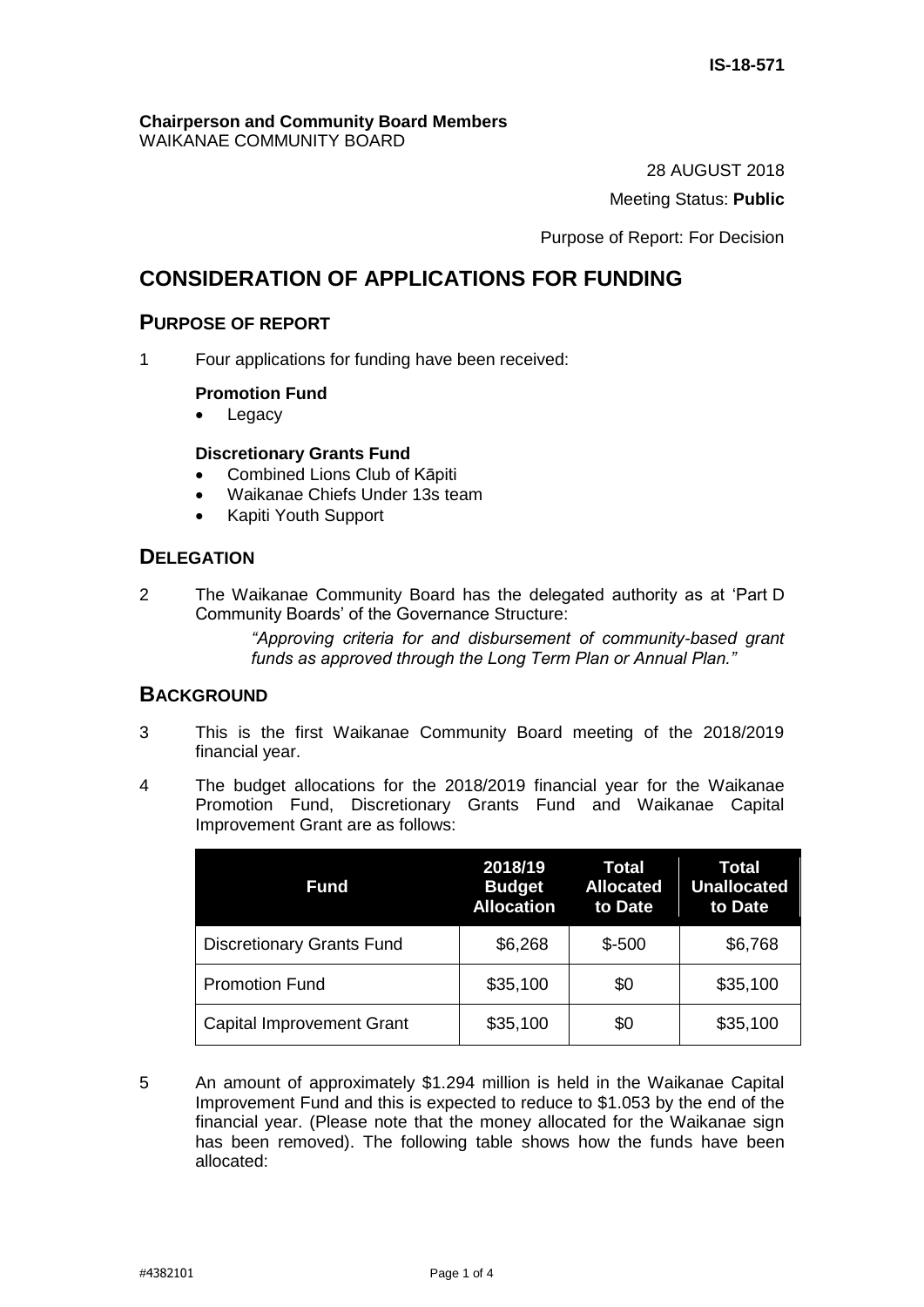| Amount<br>(\$000) | <b>Purpose of Grant</b>                         |
|-------------------|-------------------------------------------------|
| 1,203             | Balance at 30 June 2017 as per Annual Report    |
| 114               | Earnings during 2017/18                         |
| $-23$             | Expenditure during 2017/18                      |
| 1.294             | Balance at 30 June 2018 as per Annual Report    |
| $-254$            | Pledged to the Mahara Gallery Trust             |
| 48                | Interest earnings budgeted for the 2018/19 year |
| -35               | Budgeted grants for 2018/19                     |
| 1.053             | Forecast Balance as at 30 June 2019             |

# **CONSIDERATIONS**

## **Issues**

- 6 Grants are allocated in accordance with the specified criteria (**attached**).
- 7 The applicant/s have been advised of the criteria and meeting date by email.

## **Promotion Fund Grant**

#### **Legacy**

8 Legacy has applied for a Promotion Fund grant of \$1,031.45 to assist with venue, promotion banners, whiteboard and stationery costs.

#### **Discretionary Grants**

#### Combined Lions Club of Kāpiti

9 Combined Lions Club of Kāpiti has applied for a Discretionary Fund grant of \$400.00 to purchase collection bags for the Club's annual foodbank collection for 2018, 2019 and 2020.

#### Waikanae Chiefs Under 13s

10 Waikanae Chiefs Under 13 Team has applied for a Discretionary Fund grant of \$500.00 to assist with costs of competing at the New Zealand Junior Rugby festival in Taupo on 20-23 September 2018.

#### Kapiti Youth Support

- 11 Kapiti Youth Support has applied for a Discretionary Fund grant of \$500 to assist with costs associated with the Youth Art Exhibition in the 2018 Kāpiti Coast Arts Trail.
- 12 Grants equating to \$2,431.45 have been presented for the Board's consideration and approval.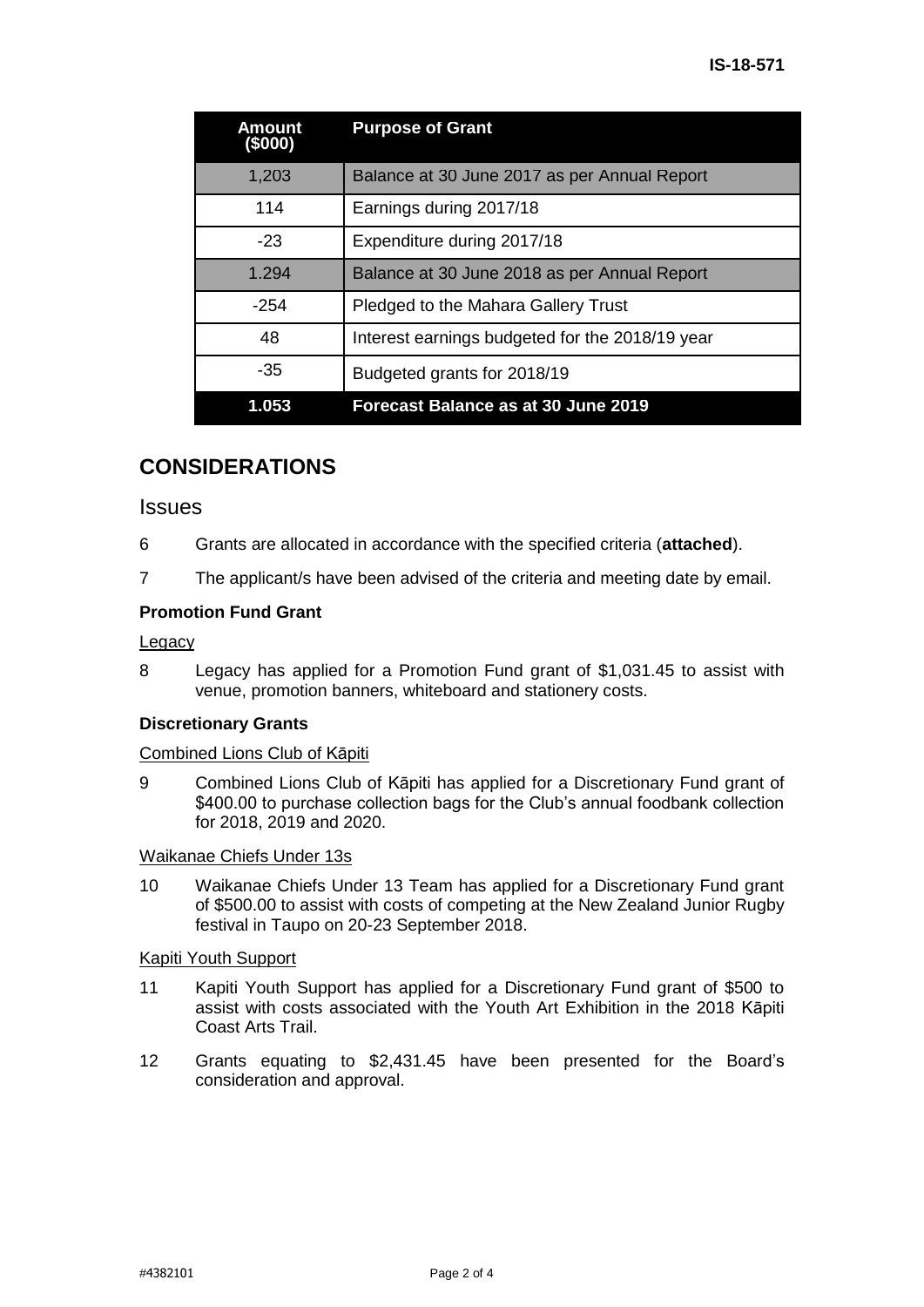| <b>Fund</b>                              | Total<br><b>Unallocated</b><br>to Date | <b>Total Grants</b><br><b>Requested</b> |
|------------------------------------------|----------------------------------------|-----------------------------------------|
| <b>Discretionary Grants Fund</b>         | 6,268                                  | 1,400.00                                |
| <b>Waikanae Promotion Fund</b>           | 35,100                                 | 1,031.45                                |
| <b>Waikanae Capital Improvement Fund</b> | 35,100                                 | -                                       |

#### *Historical Grants*

- 13 **Attached** to this report, as appendices, are tables showing all grants made in the 2017/2018 financial year.
- 14 Of the 3-yearly grants, the following grant payment is due in August:
	- Kidz Need Dadz Kāpiti (Discretionary) for \$500 to help with the group's annual September event.

## **SIGNIFICANCE AND ENGAGEMENT**

15 This matter has a low level of significance under the Council Policy.

# **RECOMMENDATIONS**

## *Promotion Fund*

16 The Waikanae Community Board grants Legacy a Promotion Fund grant of \$.......... to assist with venue, promotion banners, whiteboard and stationery costs.

## *Discretionary Grant*

- 17 The Waikanae Community Board grants Combined Lions Club of Kāpiti a Discretionary Fund grant of \$........... to assist with purchasing bags for the Club's annual foodbank collection for 2018, 2019 and 2020.
- 18 The Waikanae Community Board grants Waikanae Chiefs Under 13s team a Discretionary Fund grant of \$.......... to assist with costs of competing at the New Zealand Junior Rugby festival in Taupo on 20-23 September 2018
- 19 The Waikanae Community Board grants Kapiti Youth Support a Discretionary Fund grant of \$.......... to assist with costs associated with the Youth Art Exhibition in the 2018 Kāpiti Coast Arts Trail.

| Report prepared by | Approved for submission | Approved for submission |
|--------------------|-------------------------|-------------------------|
|--------------------|-------------------------|-------------------------|

**Marguerita Harris Executive Secretary Infrastructure Services** **Kevin Black Acting Group Manager Strategy & Planning** 

**Sean Mallon Group Manager Infrastructure Services**